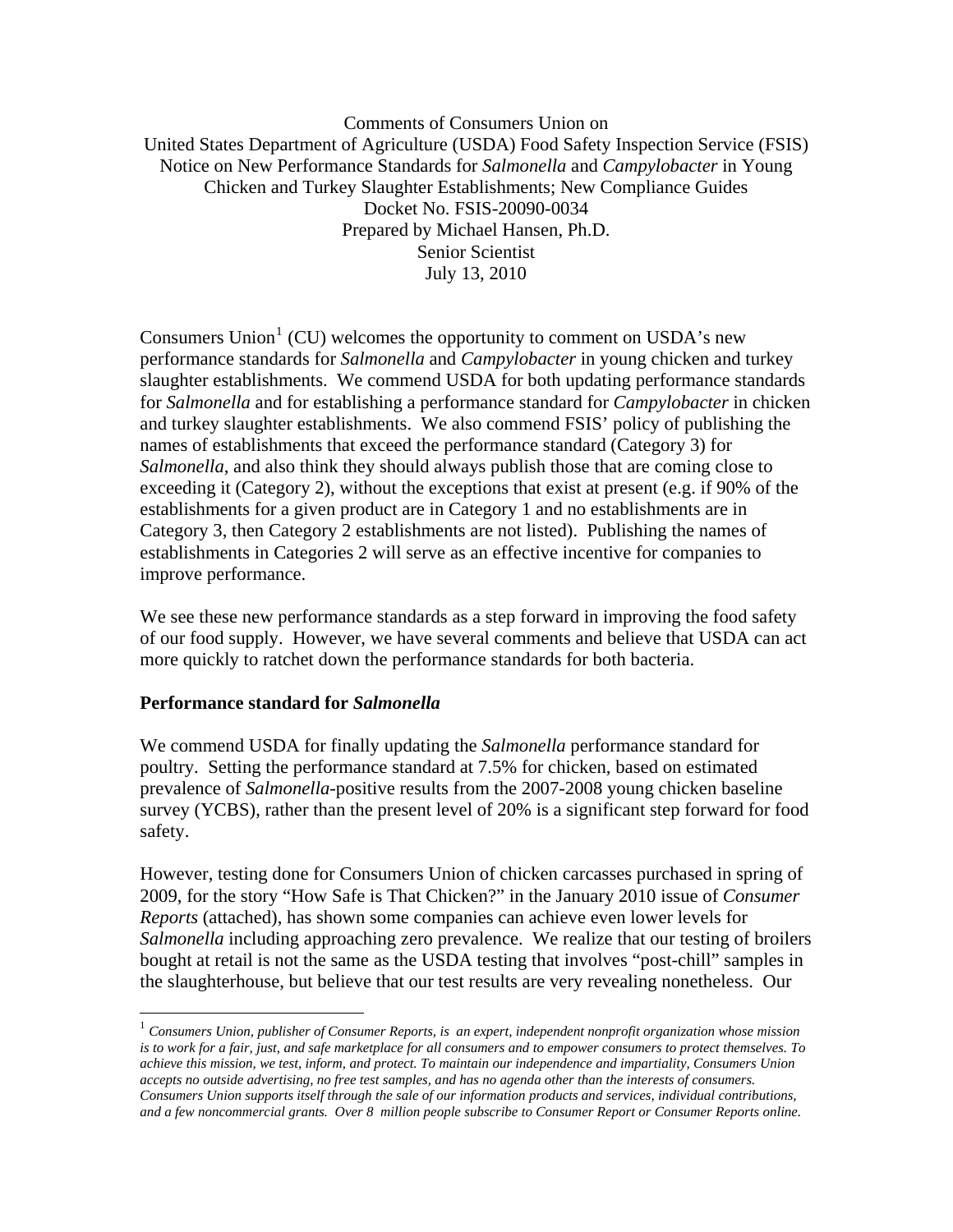study involved 382 chicken bought from more than 100 supermarkets, gourmet- and natural-food stores, and mass merchandisers in 22 states. We used very similar testing methodologies as USDA. We tested three top conventional brands—Foster Farms, Perdue, and Tyson—as well as 30 nonorganic store brands, nine organic store brands, and nine organic name brands.

In the *Consumer Reports* (CR) tests, the store-brand organic chickens had no *Salmonella* at all, showing that it's possible for chicken to arrive at the store with 0% *Salmonella*. In addition, our tests showed that both Purdue (6%) and Tyson (7%) were already meeting the new 7.5% standard. On the other hand, Foster Farms (29%) exceeded the standard significantly. These data clearly show that major conventional and organic chicken producers can meet or even beat the new standard. We urge USDA/FSIS to further ratchet down the performance standards, ideally on a biannual basis, taking into account our results as well as the results of the *Salmonella* verification program, rather than the suggested basis of not less than once every four years.

With regards to the *Salmonella* performance standard for young turkeys, the standard has dropped more than tenfold, with prevalence going from 19% in the last young turkey baseline survey (YTBS) to 1.7 percent. Results from the most recent YTBS suggest there has been dramatic improvement in the turkey industry. Given the low prevalence rate of 1.7%, we agree with FSIS that it is appropriate to change the sampling criteria. As FSIS points out, with low prevalence rates seen in the most recent YTBS, you would need to collect many more samples per set than are currently done per facility (currently there are 56 samples for one set) in order to detect real differences in establishment performance. Since this would be exceedingly costly, we agree with FSIS decision to set the performance standard at 1.7% and to change the performance categories. FSIS suggests lowering the level of the current standard for Category 1 and then not having Categories 2 and 3. At present, Category 1 for young turkey slaughter establishments is no more than 6 positives per 56 sample set. FSIS proposes reducing this level to 4 positives per set and publishing the names of establishments that do not meet this performance standard in their last set of samples taken after the implementation of the standard. We disagree with this new level. Allowing a 4 positive per 56 samples means that establishments could do worse than the performance standard of 1.7% and still be in Category 1; in essence, the turkey could get dirtier (e.g. have higher levels of *Salmonella*) and still meet this standard. We urge FSIS to have Category 1 be no more than 1 positive per 56 sample set and list all establishments that can't meet that standard.

 FSIS also proposes excluding young turkey slaughter establishments from posting if 90 percent of the establishments are in Category 1, e.g. less than half the performance standard. We urge FSIS not to adopt this policy. We think that all establishments not in Category 1 should be listed, no matter how small the number is. Even one establishment with prevalence over the limit can negatively impact the rest of the facilities. It makes no sense for the poor performers in an industry to benefit simply because most of the other performers in the industry are doing well.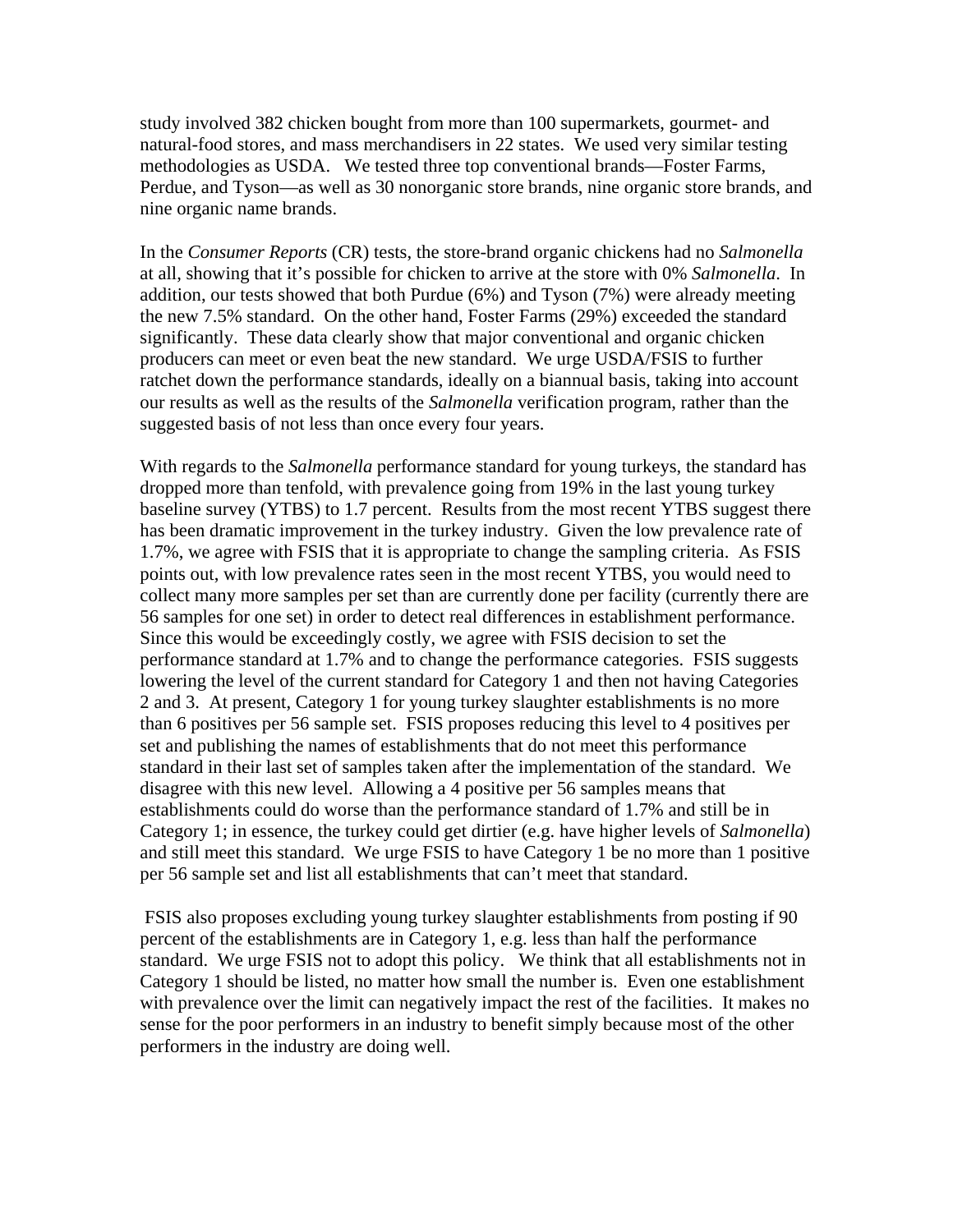For both chicken and turkey, we commend FSIS for prioritizing scheduling of testing at young chicken or turkey establishments that are not meeting the new standard, e.g. focus first on establishments in Category 3, then Category 2, then Category 1.

## **Performance standard for** *Campylobacter*

We applaud FSIS for finally developing a performance standard for *Campylobacter*. Consumers Union has been advocating for such a standard for more than a decade. This is a major step forward and will clearly improve food safety of poultry in the United States. The proposed performance standard for young chicken comprises two factors based on YCBS prevalence: One specifying the percentage of 1 mL portions that are positive (a less sensitive test), and the other specifying the percentage of total samplespecific results counting either the 1 mL or the 30 mL rinsate portions as positive. Since the agency will be using the samples from the *Salmonella* verification program for testing, there will be 51 samples per set. The performance standard for the 1 mL portion is 10.4%, with no more than 8 positive samples per set. For the total sample-specific results, the prevalence is 46.7%, with no more than 27 of 51 samples positive.

The data from our most recent study, published in the January 2010 issue of *Consumer Reports* show that the industry has a long way to go but that tighter standards can be met. Our data show that Perdue (39%) was under the new standard of 46.7%, although both Tyson (83%) and Foster Farms (81%) greatly exceeded the standard. In addition, name brand organic (47%) just met the standard, while store brand organic (57%) exceeded it. Given the challenges with *Campylobacter* and the fact that this is a new standard, we feel that FSIS should work to ratchet down the *Campylobacter* standard as well, but not as quickly as for *Salmonella*.

We also strongly believe that FSIS should implement the Category 1/2/3 approach for *Campylobacter* as has been done for *Salmonella.* Publishing the names of establishments in Categories 2 and 3 will provide an incentive for establishments to improve their process standards and reduce their levels of *Campylobacter*.

## **Performance categories for establishments**

In 2006, FSIS published a **Federal Register** notice (71 FR 9772-9777; Docket 04-026N) that announced a new Agency policy for reporting the results of FSIS' *Salmonella* testing program. In addition to defining the performance standard to be equal to prevalence found in the *Salmonella* survey programs, this notice also established three performance categories for establishments. Category 1 was for establishments that achieved a prevalence level that was no more than half the performance standard (the best performers in the industry). Category 2 was set at more than half but not exceeding the standard, while Category 3 was for establishments exceeding the performance standard.